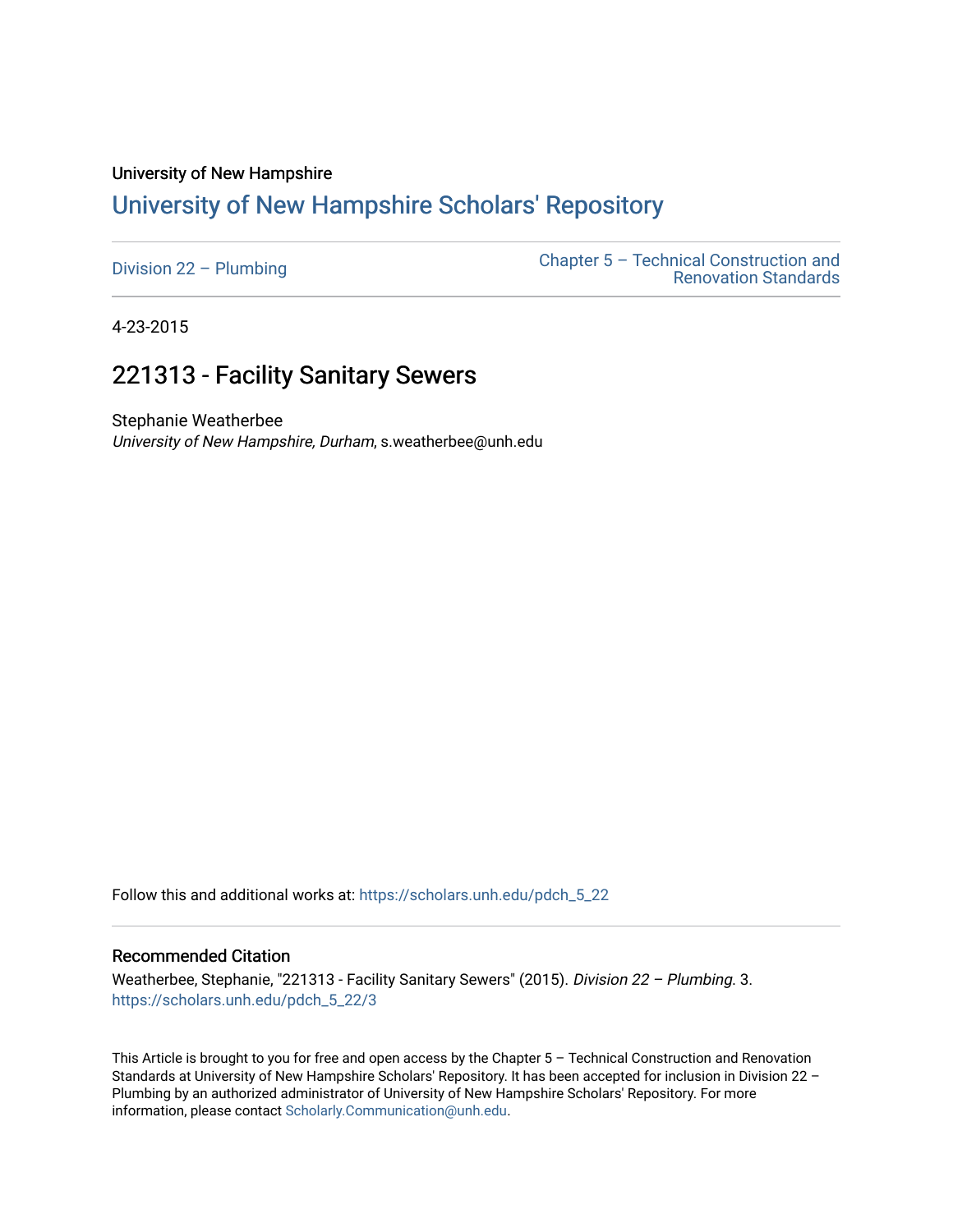### **SECTION 22 1313 – FACILITY SANITARY SEWERS**

- 1.1 SUMMARY
	- A. Section Includes:
		- 1. Pipe and fittings.
		- 2. Nonpressure and pressure couplings.
		- 3. Expansion joints.
		- 4. Cleanouts.
		- 5. Encasement for piping.
		- 6. Manholes.
		- 7. Tracer Wire: Refer to Chapter 5, Section 011000 1.3 N. 1 'General Requirements.'
	- B. See Chapter 5, Division 01, Section 017700.1.1.B.1.i Closeout Procedures Project Record Documents for equipment list requirements for all equipment provided in this section.
- 1.2 HUB-AND-SPIGOT, CAST-IRON SOIL PIPE AND FITTINGS
	- A. Pipe and Fittings: ASTM A 74, Service and Extra-Heavy classes and Extra-Heavy class.
	- B. Gaskets: ASTM C 564, rubber.
	- C. Calking Materials: ASTM B 29, pure lead and oakum or hemp fiber.
- 1.3 HUBLESS CAST-IRON SOIL PIPE AND FITTINGS
	- A. Pipe and Fittings: ASTM A 888 or CISPI 301.
	- B. CISPI-Trademark, Shielded Couplings:
		- 1. Manufacturers:
			- a. ANACO-Husky.
			- b. Dallas Specialty & Mfg. Co.
			- c. Fernco Inc.
			- d. Mission Rubber Company; a division of MCP Industries, Inc.
			- e. Stant; a Tompkins company.
			- f. Tyler Pipe.
		- 2. Description: ASTM C 1277 and CISPI 310, with stainless-steel corrugated shield; stainless-steel bands and tightening devices; and ASTM C 564, rubber sleeve with integral, center pipe stop.
	- C. Heavy-Duty, Shielded Couplings: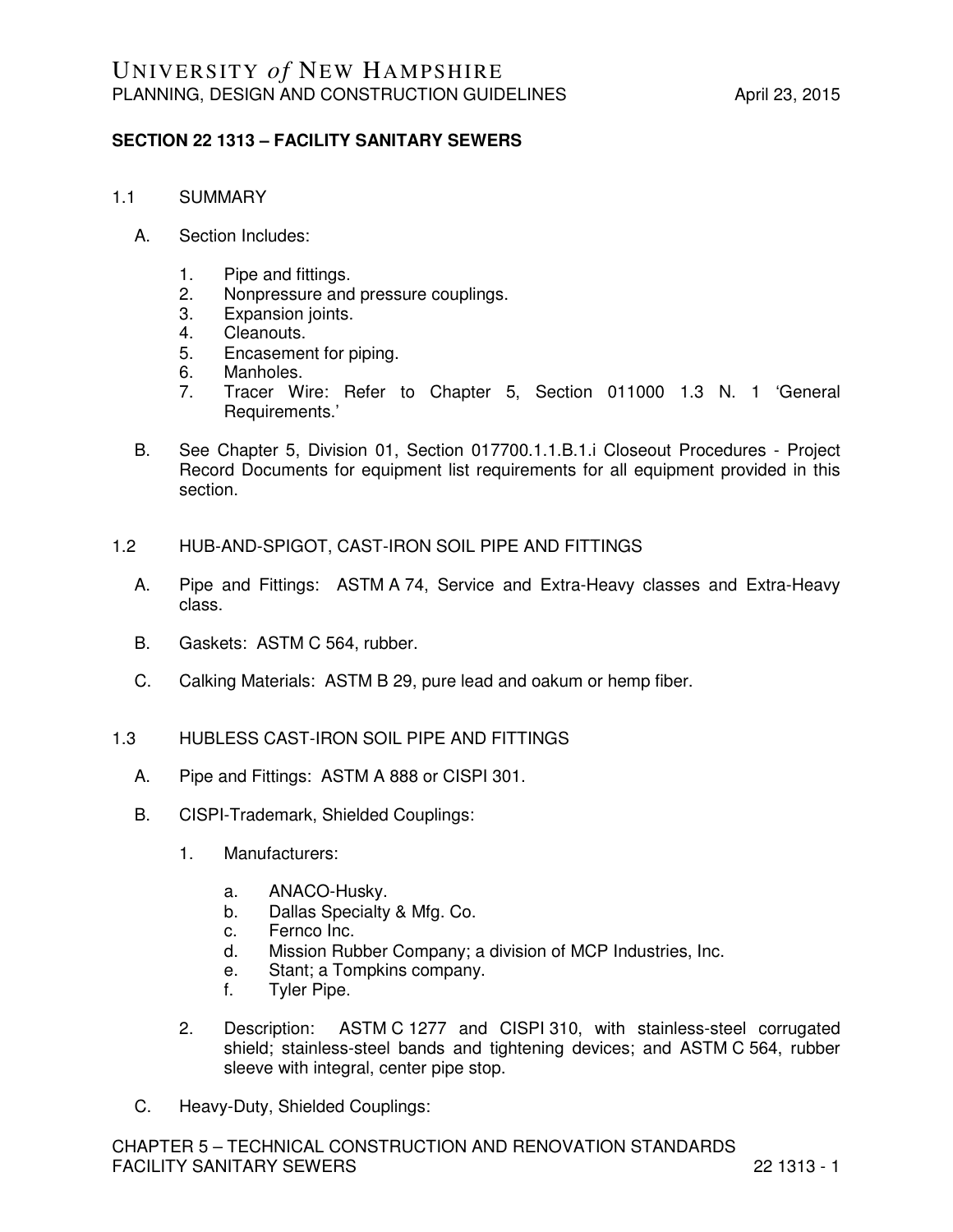- 1. Manufacturers:
	- a. ANACO-Husky.
	- b. Clamp-All Corp.
	- c. Dallas Specialty & Mfg. Co.
	- d. Mission Rubber Company; a division of MCP Industries, Inc.
	- e. Stant; a Tompkins company.
	- f. Tyler Pipe.
- 2. Description: ASTM C 1277 and ASTM C 1540, with stainless-steel shield; stainless-steel bands and tightening devices; and ASTM C 564, rubber sleeve with integral, center pipe stop.

#### 1.4 PVC PIPE AND FITTINGS

- A. PVC Corrugated Sewer Piping:
	- 1. Pipe: ASTM F 949, PVC corrugated pipe with bell-and-spigot ends for gasketed joints.
	- 2. Fittings: ASTM F 949, PVC molded or fabricated, socket type.
	- 3. Gaskets: ASTM F 477, elastomeric seals.
- B. PVC Type PSM Sewer Piping:
	- 1. Pipe: ASTM D 3034, SDR 35, PVC Type PSM sewer pipe with bell-and-spigot ends for gasketed joints.
	- 2. Fittings: ASTM D 3034, PVC with bell ends.
	- 3. Gaskets: ASTM F 477, elastomeric seals.
- 1.5 CONCRETE PIPE AND FITTINGS
	- A. Nonreinforced-Concrete Sewer Pipe and Fittings: ASTM C 14 (ASTM C 14M).
	- B. Reinforced-Concrete Sewer Pipe and Fittings: ASTM C 76 (ASTM C 76M).

#### 1.6 NONPRESSURE-TYPE TRANSITION COUPLINGS

- A. Comply with ASTM C 1173, elastomeric, sleeve-type, reducing or transition coupling, for joining underground nonpressure piping. Include ends of same sizes as piping to be joined and corrosion-resistant-metal tension band and tightening mechanism on each end.
- B. Sleeve Materials:
	- 1. For Cast-Iron Soil Pipes: ASTM C 564, rubber.
	- 2. For Concrete Pipes: ASTM C 443 (ASTM C 443M), rubber.
	- 3. For Plastic Pipes: ASTM F 477, elastomeric seal or ASTM D 5926, PVC.
	- 4. For Dissimilar Pipes: ASTM D 5926, PVC or other material compatible with pipe materials being joined.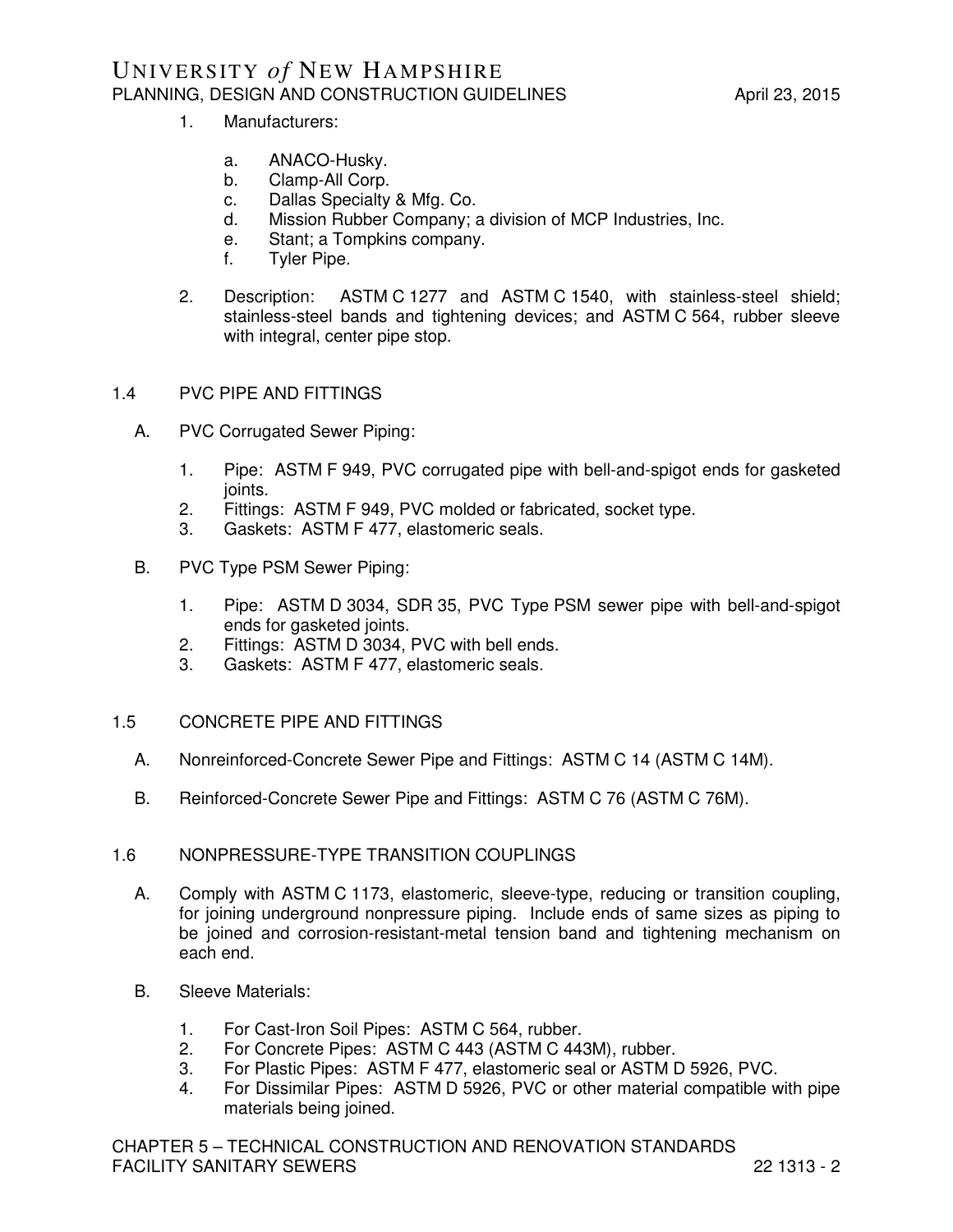## UNIVERSITY *of* NEW HAMPSHIRE PLANNING, DESIGN AND CONSTRUCTION GUIDELINES April 23, 2015

- C. Unshielded, Flexible Couplings:
	- 1. Description: Elastomeric sleeve with stainless-steel shear ring and corrosionresistant-metal tension band and tightening mechanism on each end.
- D. Ring-Type, Flexible Couplings: Elastomeric compression seal with dimensions to fit inside bell of larger pipe and for spigot of smaller pipe to fit inside ring.

#### 1.7 EXPANSION JOINTS

- A. Ductile-Iron, Flexible Expansion Joints:
	- 1. Manufacturers:
		- a. EBAA Iron, Inc.
		- b. Romac Industries, Inc.
		- c. Star Pipe Products.
	- 2. Description: Compound fitting with combination of flanged and mechanical-joint ends complying with AWWA C110 or AWWA C153. Include two gasketed balljoint sections and one or more gasketed sleeve sections, rated for 250-psig (1725-kPa) minimum working pressure and for offset and expansion indicated.

#### 1.8 CLEANOUTS

- A. Cast-Iron Cleanouts: ASME A112.36.2M, round, gray-iron housing with clamping device and round, secured, scoriated, gray-iron cover. Include gray-iron ferrule with inside calk or spigot connection and countersunk, tapered-thread, brass closure plug.
	- 1. Top-Loading Classification(s): Light Duty, Medium Duty, Heavy Duty and Extra-Heavy Duty.
	- 2. Sewer Pipe Fitting and Riser to Cleanout: ASTM A 74, Service class, cast-iron soil pipe and fittings.

#### 1.9 ENCASEMENT FOR PIPING

- A. Standard: ASTM A 674 or AWWA C105.
- B. Material: Linear low-density polyethylene film of 0.008-inch (0.20-mm) or high-density, cross-laminated polyethylene film of 0.004-inch (0.10-mm) minimum thickness.
- C. Form: Sheet or tube.
- D. Color: Black or natural.

#### 1.10 MANHOLES

A. Standard Precast Concrete Manholes: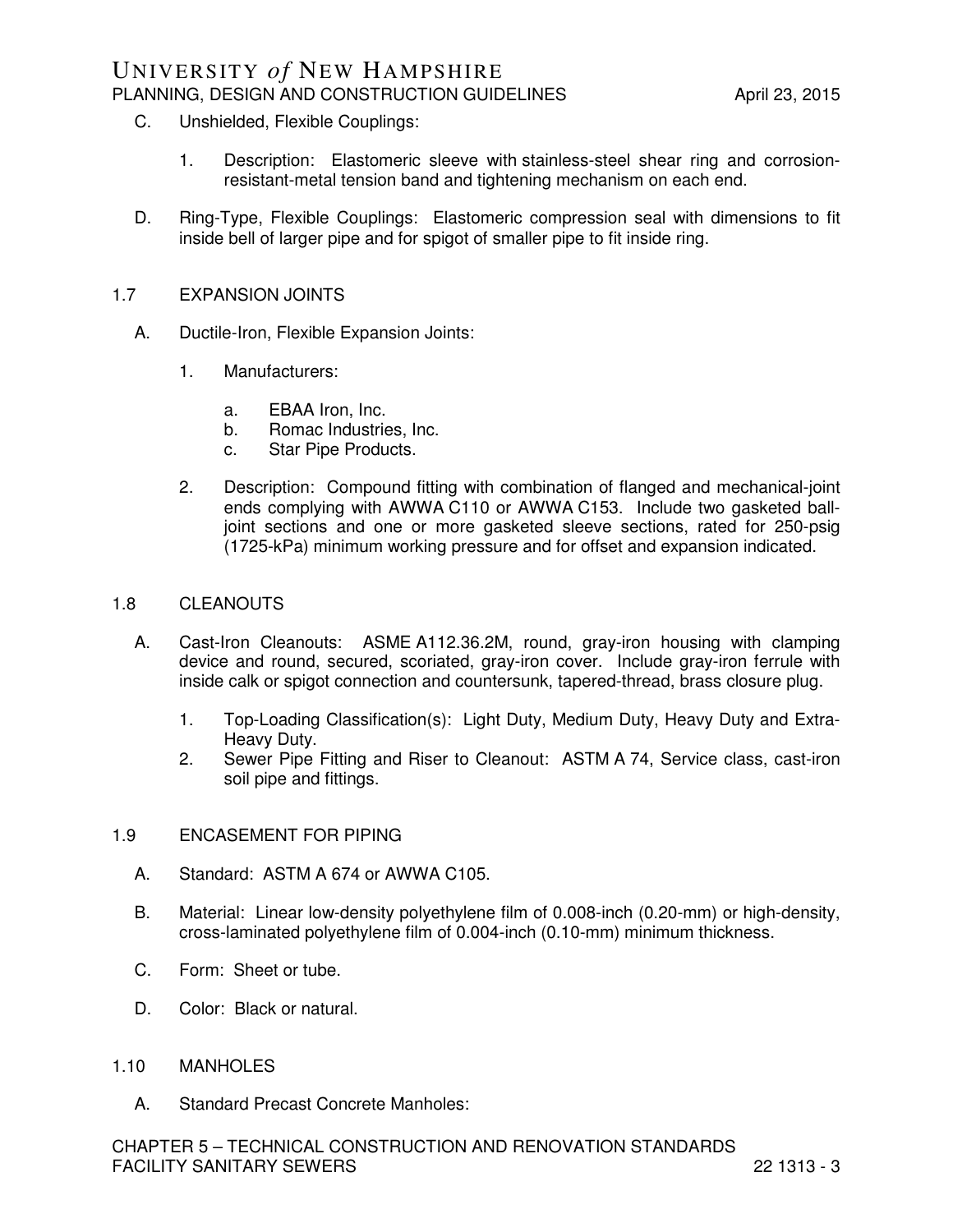## UNIVERSITY *of* NEW HAMPSHIRE PLANNING, DESIGN AND CONSTRUCTION GUIDELINES April 23, 2015

- 1. Description: ASTM C 478 (ASTM C 478M), precast, reinforced concrete, of depth indicated, with provision for sealant joints.
- 2. Diameter: 48 inches (1200 mm) minimum unless otherwise indicated.
- 3. Ballast: Increase thickness of precast concrete sections or add concrete to base section, as required to prevent flotation.
- 4. Base Section: 6-inch (150-mm) minimum thickness for floor slab and 4-inch (100-mm) minimum thickness for walls and base riser section; with separate base slab or base section with integral floor.
- 5. Riser Sections: 4-inch (100-mm) minimum thickness, of length to provide depth indicated.
- 6. Top Section: Eccentric-cone type unless concentric-cone or flat-slab-top type is indicated; with top of cone of size that matches grade rings.
- 7. Joint Sealant: ASTM C 990 (ASTM C 990M), bitumen or butyl rubber.
- 8. Resilient Pipe Connectors: ASTM C 923 (ASTM C 923M), cast or fitted into manhole walls, for each pipe connection.
- 9. Steps: Individual FRP steps, FRP ladder, or ASTM A 615/A 615M, deformed, 1/2-inch (13-mm) steel reinforcing rods encased in ASTM D 4101, PP; wide enough to allow worker to place both feet on one step and designed to prevent lateral slippage off step. Cast or anchor steps into sidewalls at 12- to 16-inch (300- to 400-mm) intervals. Omit steps if total depth from floor of manhole to finished grade is less than 60 inches (1500 mm).
- 10. Adjusting Rings: Interlocking HDPE rings, with level or sloped edge in thickness and diameter matching manhole frame and cover, and with height as required to adjust manhole frame and cover to indicated elevation and slope. Include sealant recommended by ring manufacturer.
- 11. Grade Rings: Reinforced-concrete rings, 6- to 9-inch (150- to 225-mm) total thickness, with diameter matching manhole frame and cover, and with height as required to adjust manhole frame and cover to indicated elevation and slope.
- B. Manhole Frames and Covers:
	- 1. Description: Ferrous; 24-inch (610-mm) ID by 7- to 9-inch (175- to 225-mm) riser, with 4-inch- (100-mm-) minimum-width flange and 26-inch- (660-mm-) diameter cover. Include indented top design with lettering cast into cover, using wording equivalent to "SANITARY SEWER."
	- 2. Material: ASTM A 536, Grade 60-40-18 ductile or ASTM A 48/A 48M, Class 35 gray iron unless otherwise indicated.

### 1.11 CONCRETE

- A. General: Cast-in-place concrete complying with ACI 318, ACI 350/350R (ACI 350M/350RM), and the following:
	- 1. Cement: ASTM C 150, Type II.<br>2. Fine Agaregate: ASTM C 33, sa
	- Fine Aggregate: ASTM C 33, sand.
	- 3. Coarse Aggregate: ASTM C 33, crushed gravel.
	- 4. Water: Potable.
- B. Portland Cement Design Mix: 4000 psi (27.6 MPa) minimum, with 0.45 maximum water/cementitious materials ratio.